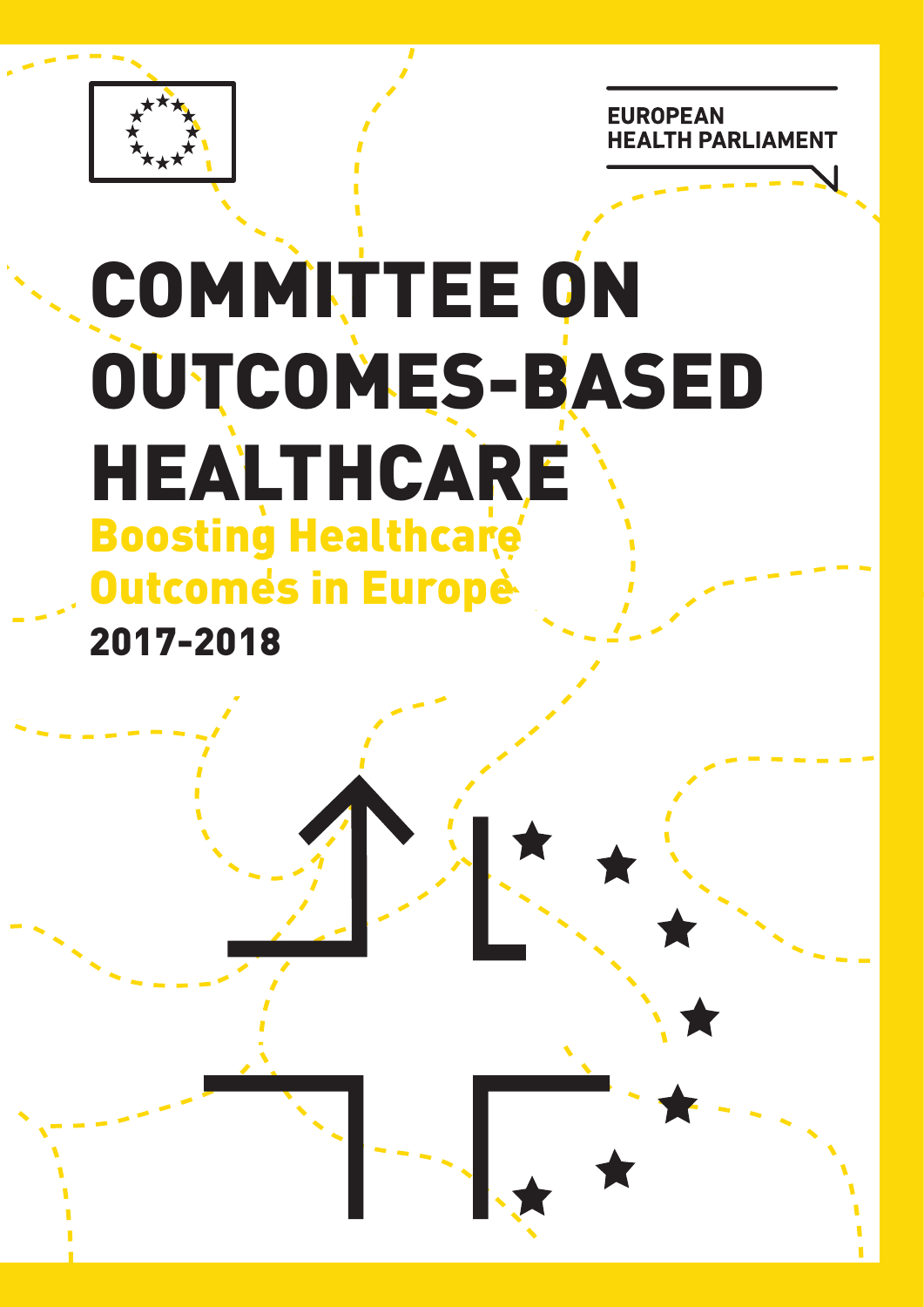

Thomas Gelin (Chair) Anna Prokůpková (Vice-Chair) Winne Ko Diane Fisch Giao Linh Vu Thi Diana Castro Sandoval Nicola Scocchi Isabelle Manneh-Vangramberen Tamara Nicolaescu Arman Basturo Niccolò Colombo Ahmed Sinara

# COMMITTEE ON OUTCOMES-BASED HEALTHCARE

**H**ow do we drive efficiency in health care? Focusing on outcomes that truly matter to patients, is a good place to start. We need to focus on solutions that have shown to improve outcomes and efficiency across the entire care pathway – from small-scale efforts to system-wide changes. As a policymakers, I am willing to join forces with patients, researchers, healthcare professionals and others to drive this paradigm shift towards outcomes-based healthcare. I also encourage my colleagues to implement the necessary infrastructure in all EU Member States.

**M** oving towards measuring what matters most to patients is crucial for the long-term sustainability of health systems globally. I am deeply encouraged to notice how the recommendations from the European Health Parliament's Committee on outcomes-based healthcare underlines the importance of harmonization of outcomes, patient involvement in defining the outcomes and the need to automate the collection of the harmonized data. Their recommendations will help today's health systems to reduce existing variations, understand the effectiveness of different treatments, support patients towards shared-decision making and, last but not least, fully focus on what matters most to a society: its citizens!

**I** warmly congratulate the European Health Parliament for<br>taking on this difficult but pressing topic of data and outcomeswarmly congratulate the European Health Parliament for based healthcare. The challenges and solutions identified in this paper serve as an excellent stimulus for the decision-making that inevitably needs to be made by political and health system managers. I therefore urge all interested stakeholders to take the time to read the paper and to familiarise themselves with the terms of the debate on outcomes-based healthcare and its associated data requirements.

### Lieve Wierinck

Member of the European Parliament (ALDE, Belgium)



### Dr. Christina Rångemark Åkerman

President of the International Consortium for Health Outcomes Measurement (ICHOM)



### Prof. Philip Poortmans

President of the European Cancer Organisation (ECCO)



### DISCLAIMER

The views and opinion expressed in this article reflect the perspective of the European Health Parliament Committees collectively. It does not reflect the views of the individual EHP members, nor the views of their respective employers or partner organizations supporting the project.

EDITING & COORDINATION: Luca BELLOMO GRAPHIC DESIGN & IMPLEMENTATION: Polydea - polydea.com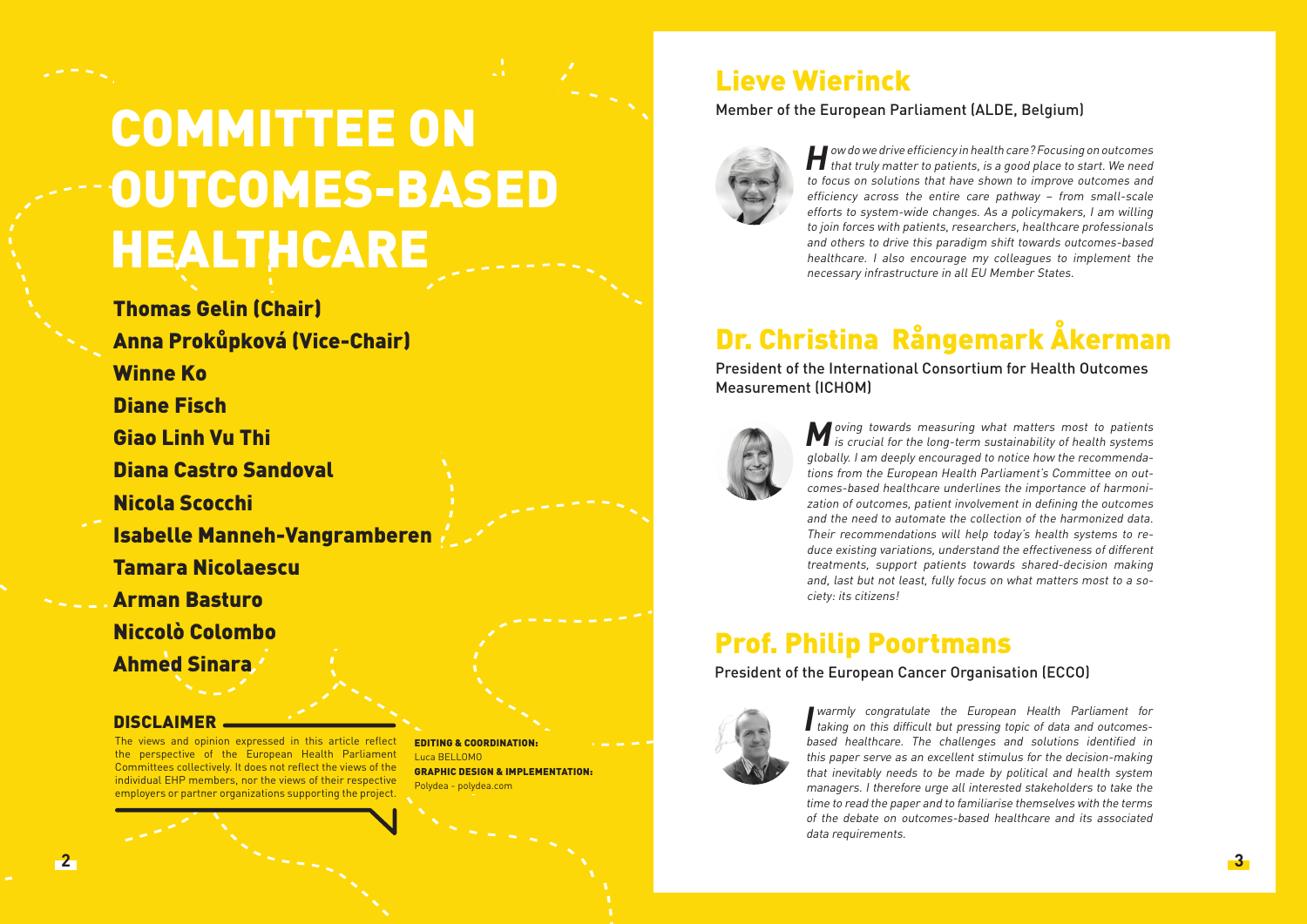

**I** am very pleased to see in this EHP policy report that **patients'** views on their quality of life can hopefully be more am very pleased to see in this EHP policy report that useful in shaping future health care treatment and services, across the EU, thus ensuring European research and services can be truly patient-focused.

**M**any have spoken about the need to move towards an outcomes-based approach to care in the past few years, but putting this in practice remains challenging. We cannot allow ourselves to collect data for data's sake – instead we need to think about which data to collect, and how this can contribute in a meaningful way to improve our systems of care, keeping the patient foremost in our minds. This report from the European Health Parliament has been drafted with that ethos and brings forward excellent recommendations that all policymakers, and indeed everyone working in health policy, should subscribe to.

**P**atient Innovation believes the work of the Committee on Outcomes-Based Healthcare within the European Health Parliament project is a good starting point to implement a sustainable, data-based strategy to achieve high-quality healthcare in all EU Member States.

### Andrew Bottomley, PhD

Assistant Director – Head of Quality of Life Department at European Organisation for Research and Treatment of Cancer (EORTC)



### Suzanne Wait, PhD

Managing Director at The Health Policy Partnership



### Salomé Azevedo

### Platform Manager and Research Assistant at Patient Innovation





### COMMITTEE ON OUTCOMES-BASED HEALTHCARE Boosting Healthcare Outcomes in Europe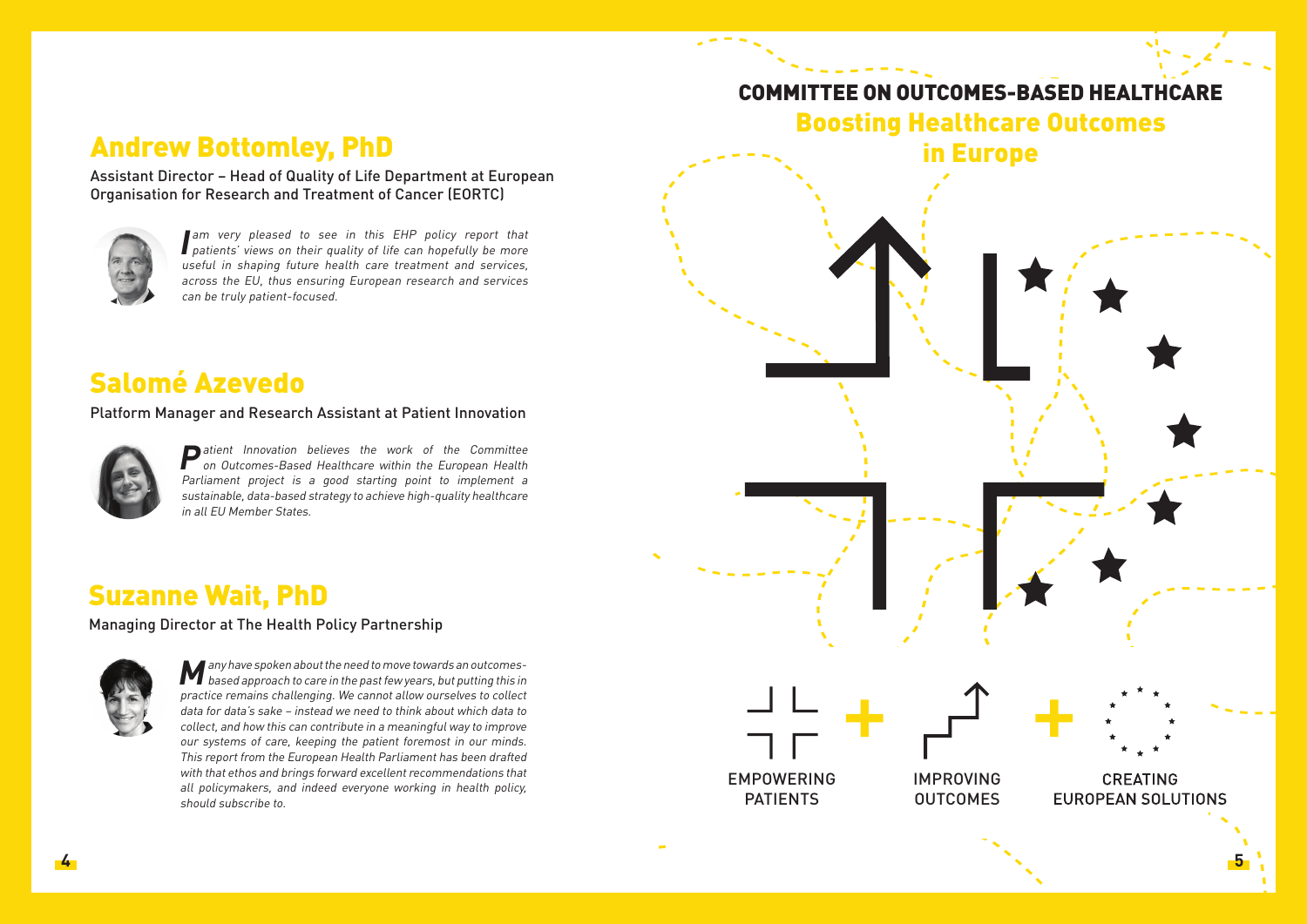

**D**espite the fact that the European Commission has successfully managed to drive the collection of 'hard' data, there remain considerable gaps and challenges in health data coverage.

EU Member States have developed significantly different approaches to monitoring and assessing healthcare system performance. Countries also record and store health data differently as wide variations are being observed in the definition of medical indicators and structure of Electronic Health Records (EHRs), while only few countries have introduced a Single Patient Identifier (SPI) systems facilitating crossborder integrated care.

Ensuring data standardisation and interoperability is just, however, one part of the solution. EU healthcare systems tend to measure inputs (e.g. healthcare spending), processes (e.g. blood pressure checks) and outputs (e.g. blood results), but do not sufficiently take into account outcomes (e.g. quality of life indicators), which matter most to patients. In addition, there is no standardised approach to collecting, analysing or interpreting Patient-Reported Outcomes (PROs) in clinical trials and evidence shows that patients' involvement in the development of PROs remains limited.

- 1. Boost the collection of patient outcomes data by ensuring that PROs questionnaires are co-created with patients, fostering the inclusion of PROs as primary outcomes along with traditional clinical endpoints in clinical trials, and expanding the collection and use of Real World Evidence (RWE);
- 2. Set up common core indicators (including patient outcomes data) for Health Systems Assessment Frameworks (HSAF) to run benchmark assessments, learn from best practices, and drive policy change;
- 3. Launch an EU multi-stakeholder Expert Group to drive political momentum, leverage existing outcomes-based initiatives, collect recommendations and provide country-specific guidance to Member States on how to adopt such indicators and standards;
- 4. Complete the implementation of Electronic Health Records (EHRs) and move towards the implementation of Single Patient Identifier (SPI) systems across the EU;
- 5. Incentivise and empower countries by developing an EU-wide repository of existing initiatives improving patient outcomes, sharing guidance on outcomes-based healthcare in the European Semester review, and integrating outcomes-based healthcare in education curricula.

To drive the transition towards outcomes-based health care, we recommend to:

# Executive summary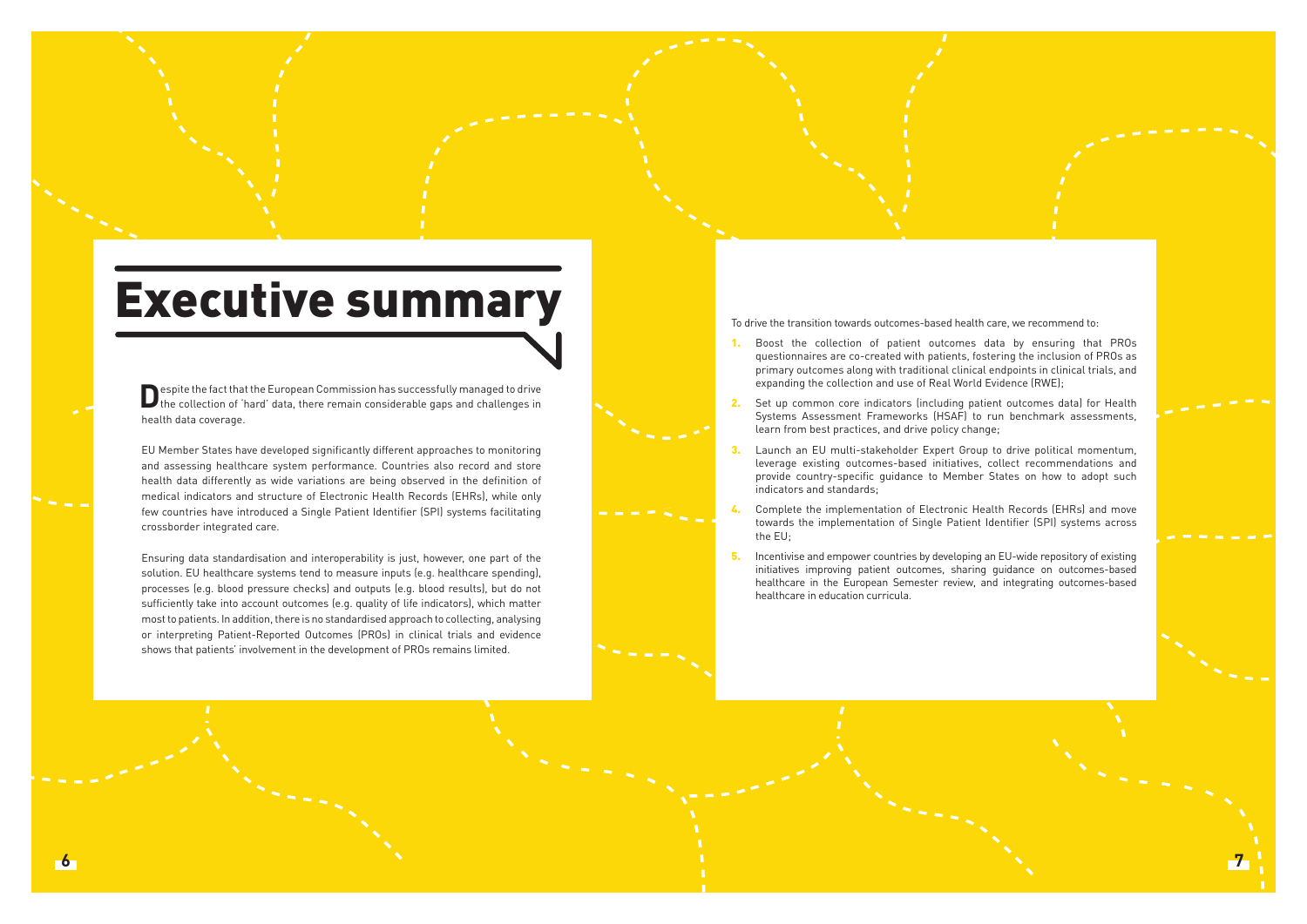**8**



With 20-40% of healthcare spending estimated to be wasted on ineffective interventions at a time of limited resources and increased demand for healthcare innovation and services, the efficiency of EU healthcare systems must be challenged. How? By building outcomesbased, data-driven, and patient-centred healthcare systems.

The International Consortium for Health Outcomes Measurement (ICHOM), a non-profit, multi-stakeholder organisation, has defined outcomes as "the results people care about most when seeking treatment, including functional improvement and the ability to live normal, productive lives." 1

20-40% of healthcare spending is estimated to be wasted on ineffective interventions ( WHO 2010)



### **HEALTHCARE CHALLENGES** AT A GLANCE



By collecting, mining and sharing patient-centred evidence, we believe the outcomes-based healthcare revolution will usher a new world of opportunities for policymakers and stakeholders to provide the right services to the right people at the right time. This EHP contribution sheds lights on some of the main challenges facing EU healthcare systems and sets out a series of recommendations for stakeholders (EU institutions, Member States, payers, HCPs, patients, advocates, researchers, and the industry) to consider and act upon.



### 1 in 1 0

patients in OECD is harmed at the point of care or receives low-value care making no difference to their health outcome s



2 years





€2,8 b n is the minimum annual

economic burden of adverse events in EU28 while 44-50% of them are preventable

(DG SANTE 2016)

### Data fragmentation and interoperability

The European Commission has successfully managed to drive the collection of 'hard' data with its European Core Health Indicators (ECHI) initiative providing reliable statistics on mortality rates, survival, incidence and healthcare expenditure. However, there remain considerable gaps and challenges in health data coverage.

Following the adoption of the 2008 Tallinn Charter,<sup>3</sup> Health System Performance Assessment (HSPA) frameworks have been developed across the EU to monitor and evaluate the performance of healthcare systems and units (such as hospitals) against a number of criteria such as quality, access, equity, and efficiency. On paper, these frameworks were developed to support performance-driven health policies, while increasing the value for money in a context of economic downturn. However, the Expert Group on HSPA, representing national ministries of health, pointed out in its 2014 report that EU countries have developed significantly different approaches to monitoring and assessing healthcare system performance. Not only are HSPA goals defined by each country but the number of indicators vary from less than 30 in Austria to more than 1,000 in Finland. 4

The world is awash in health data, with information being generated at an ever-increasing pace: 153 exabytes (exabyte = 1e+12 megabytes) were produced in 2013 and 2,314 exabytes are estimated to be produced in 2020. 2 Health wearables, genomic analytics, and the digitalisation of hospital databases are a few examples contributing to the big data revolution. However, data remains for the larger part in silos, as countries mostly operate with fragmented databases (e.g. public and private patient registries, national and regional databases, etc.). Besides ECHI, EU Member States do not necessarily monitor, collect, and measure the same data, making it complex to run benchmark assessments, compare data sets, and learn from best practices.

### **i. Fragmented assessments of healthcare systems**

### **ii. Significant discrepancies in electronic health records**

The lack of data interoperability is also apparent in the way Member States record and store health data. Not all general practitioners currently record health data electronically, which makes it difficult to perform nation-wide analysis. Furthermore, wide variations have been observed in the definition of medical indicators and structure of Electronic Health Records (EHRs) used to keep track of the patient's pathway (e.g. prescription, consultations and hospitalisation, etc.). In this regard, a 2014 report of DG Connect comparing national legislation on EHRs revealed that less than half of EU Member States implemented specific rules and standards on EHR interoperability. 5 Similarly, while the 2011 EU cross-border healthcare directive set the foundations for safeguarding patients' rights to seek treatment outside their home country, only few countries such as Denmark, Estonia, Ireland and the UK have introduced single patient identifier (SPI) systems facilitating cross-border, integrated care. 6

### **iii. Insufficient integration of socio-economic data**

Health policy decisions are essentially based on health-specific data such as medical records, medical resources utilisation, care consumption, morbidity, and mortality data but too often fail to integrate data on social determinants of health generated by National Statistical Offices (e.g. unemployment, education, health literacy, etc.). Social



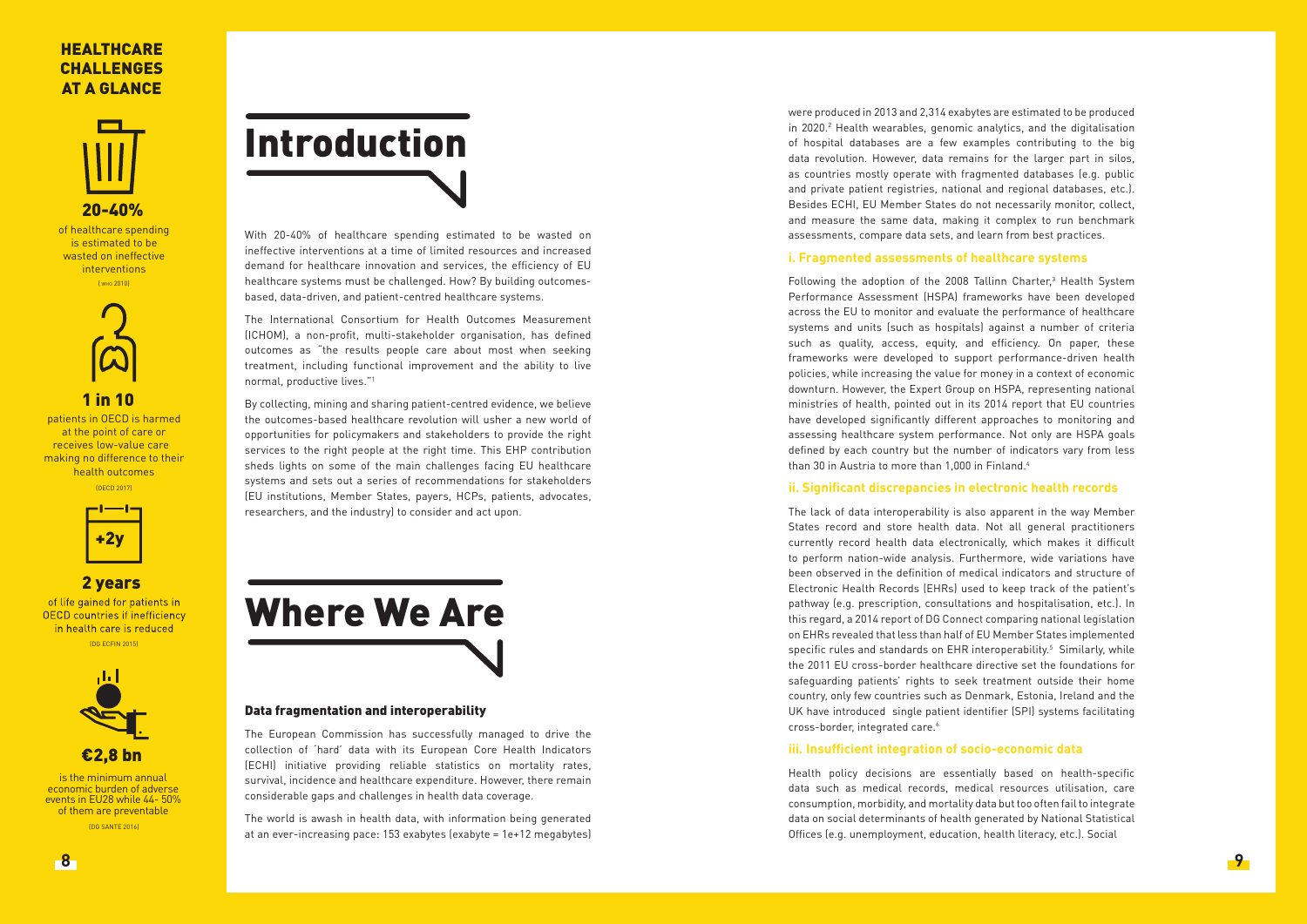

determinants of health are mostly responsible for health inequities and play a leading role in the development of chronic conditions such as diabetes, cancer, and chronic obstructive pulmonary disease. As a result, health systems tend to focus more on ad-hoc disease treatments rather than long-term prevention programs. Lifestyles and the socioeconomic dimension of health are not taken into account in the patient pathway adequately enough.

### Insufficient collection and use of patient outcomes data



**Parality of Life returns** Return to Work Patient's Satisfaction

#### **i. Outcomes vs. inputs, outputs and processes**



Infrastructure Infrastructure workforce Workforce Healthcare healthcare spending



Surgery consultation of  $\mathsf{Surgery}$ Consultation **Treatment Administration** 



and Blood Results image blok. **X-R**ay Image **Prescription** 

Health systems collect vast amounts of data (e.g. number of patients being treated, quantity of services delivered, healthcare spending, guidelines, etc.) and typically focus on rates of recurrence, survival, and treatment as markers of success. We tend to measure inputs (e.g.healthcare spending), processes (e.g. blood pressure check), and outputs (e.g. blood results) more than true outcomes (e.g. preserved quality of life, reduced pain) which matter most to patients.



### **ii. Insufficient integration of patient outcomes in clinical trials**

A growing number of clinical trials are going beyond conventional Randomised Controlled Trials (RCTs) and collect Patient-Reported Outcomes (PROs) to include the patient's perspective in the drug development process. The number of trials collecting PROs grew from 6.1% (2005-2007) to 16.3% (2011-2013).7

The European Medicines Agency (EMA)'s 2016 guidance document reinforced the need for the development and application of PROs in the oncology setting. EMA advises that, where relevant, the integration of PROs should be pursued as an objective in clinical trial protocols. Despite growing interest among sponsors, clinicians, payers, regulators, and patients in developing and applying PROs across the drug lifecycle, progress has been slow. The EMA recognises that there is no standard approach to collecting, analysing or interpreting PRO data in clinical trials and that PRO measures are used often as secondary or exploratory outcomes, but rarely as primary outcomes in regulatory submissions.8

### **iii. Unsatisfactory involvement of patients in outcomes definition**

A number of studies investigating the quality and acceptability of PROs found no clear evidence of patient involvement in the development of PRO questionnaires<sup>9</sup> which are, in practice, primarily developed by healthcare professionals, hence not always accurately reflecting patient views.

### I. Data collection and standardisation

### RECOMMENDATION #1

#### Boost the collection of patient outcomes data

While the majority of data collected tracks processes, administrative tasks and captures clinical outcomes, there is a gap when it comes to the collection of patient outcomes data.

We recommend that:

• Patient reported outcomes and experience measures (PROMs/PREMs) questionnaires should be co-created with patients to ensure they reflect what matters most to them. More generally, it is paramount to make sure that outcomes-based healthcare is driven via an inclusive, multi-stakeholder approach, including healthcare professionals, patients, carers, industry representatives, policy-makers payers, etc.;

• Unless there is a legitimate scientific rationale, clinical trials should collect and measure PROs and quality-of-life indicators as primary outcomes along with traditional clinical endpoints such as overall survival (OS) and progression-free survival (PFS);

• Every day patients are older, less healthy and more diverse than patients involved in randomised clinical trials, $10$  it is paramount to further expand and systematise the collection and use of real- world evidence (RWE).

BASED ON OBH

### Where We Want To Be



Hospitals will focus on areas of excellence where superior outcomes can be delivered

BASED ON ICHOM **A DEALER AND A DEALER AND A DEALER AND A**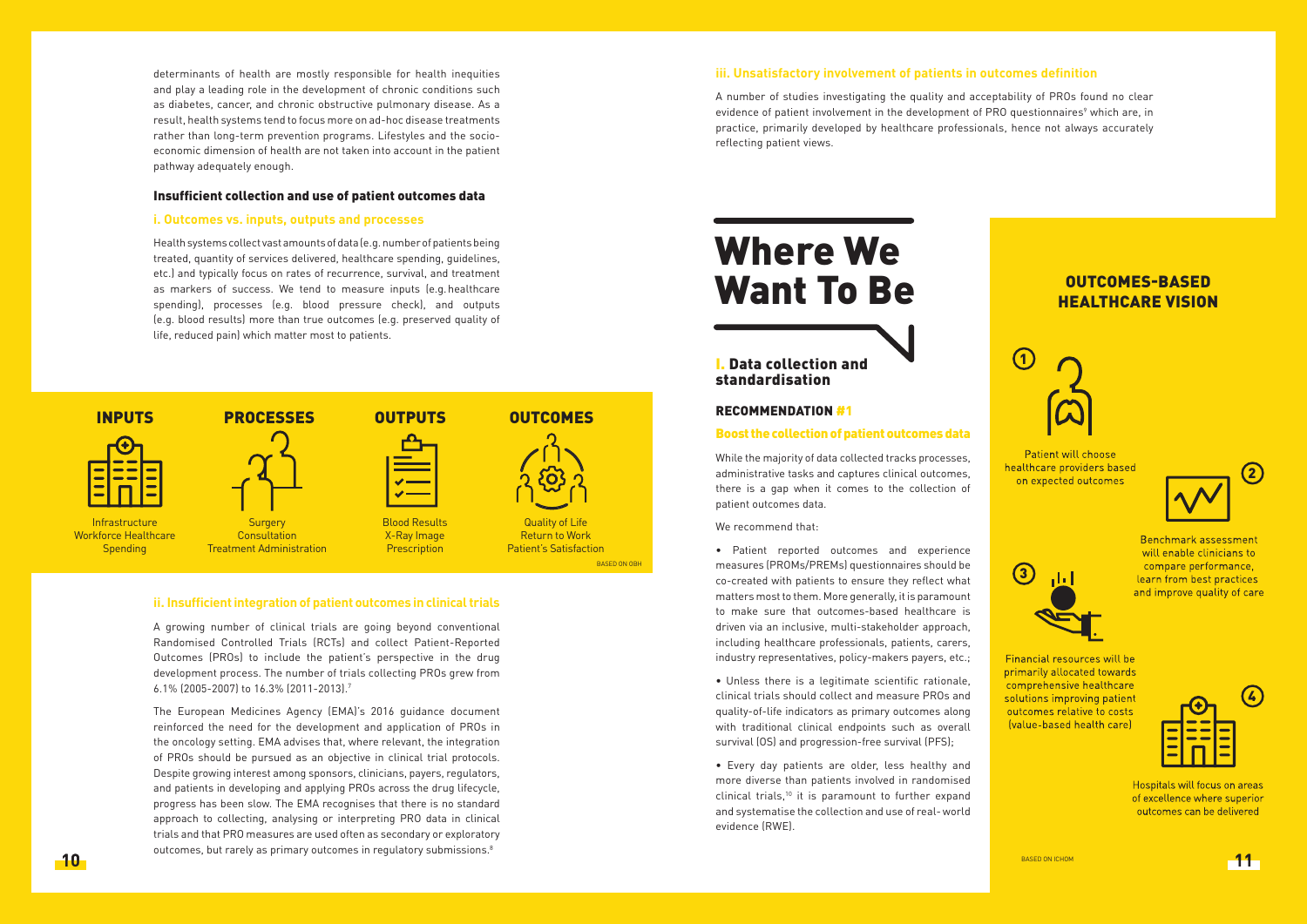

#### RECOMMENDATION #2

#### Create high-quality HSPA frameworks

Development and use of well-functioning national health systems assessment frameworks (HSPA) is an absolute necessity in order to reach a high quality of care. Although the design of HSPA is in the hands of EU Member States, common core indicators (including patient outcomes data) should be established to enable comparison of results. Furthermore, guidance on implementation of common indicators and high-quality HSPA networks should be included in the country-specific recommendations of the European Semester.

### RECOMMENDATION #3

### Leverage existing outcomes-based initiatives and drive political momentum

to Member States on how to adopt such indicators and standards.<sup>11</sup> Such EU leadership is important to bridge the gap between Member States (as 6 countries – Bulgaria, Croatia, Cyprus, Lithuania, Malta, and Romania – are not part of the OECD) and to drive political momentum across the EU.

Policy and practice need to catch up with science. The use of technology does not only allow data to be analysed and compared efficiently, but it also facilitates patients' (i.e. end-users) experience and tackles the issue of overburdened healthcare professionals, enabling faster reporting and filing systems. Hence, there is an urgent need to complete the implementation of electronic health reports (EHRs) across the EU. All EU Member States should progressively move towards the implementation of Single Patient Identifier (SPI) systems to ensure that patient files are transferable throughout the EU and to fully facilitate the implementation of cross-border healthcare, allowing swift patient movement and avoiding the duplication of health exams. Moreover, the Eurobarometer survey published in May 2017 showed that 52% of respondents would like online access to their medical data.<sup>12</sup>

To implement outcomes-based healthcare systems, we need to establish common language on outcomes to ensure that every institution measures and collects data serving the same purpose. Since 2012, ICHOM has been driving this ambition forward and has successfully managed to complete the development of 23 standardised datasets covering over 54% of the global disease burden. Building on ICHOM's pioneering research activities, OECD announced in 2017 that it will accelerate and expand the standardisation of patient-centred, outcomes-based datasets as part of its Patient-Reported Indicators Survey (PaRIS). While the EU is co-funding this joint initiative, we believe it is important for the Commission to go one step further.

Although a few organisations are driving the outcomes-based healthcare revolution, the concept remains in its infancy. EU institutions have a leading role to play in demonstrating its holistic value for healthcare systems and should incentivise and equip Members States to facilitate this paradigm shift. As the Director General of DG SANTE, Xavier Prats Monné, puts it: '[…] we have a mandate to develop, particularly within the Directorate General for Health and Food Safety, the necessary expertise on the performance of health systems, to build up solid country-specific and cross-country knowledge which can inform policies at national and European level.<sup>13</sup>

The Commission should set up a multi-stakeholder Expert Group to collect recommendations and provide country-specific guidance

### RECOMMENDATION #4

### Be digital

### II. Incentivise and Empower EU Member States to adopt Outcomes Based Health Care

### RECOMMENDATION #5

### Learn from best practices

To ensure stakeholders learn from best practices, the Commission should develop an EU-wide repository of existing initiatives improving patient outcomes. Such business cases would not only shed light on the value of outcomes-based healthcare, but also promote cutting- edge science and service excellence across the EU. A prime example of such an initiative is the treatment of prostate cancer by the German Martini Klinik. This centre of excellence has developed a unique patientcentred approach which has significantly outperformed standards of care across the country (see Martini Klinik case study).14

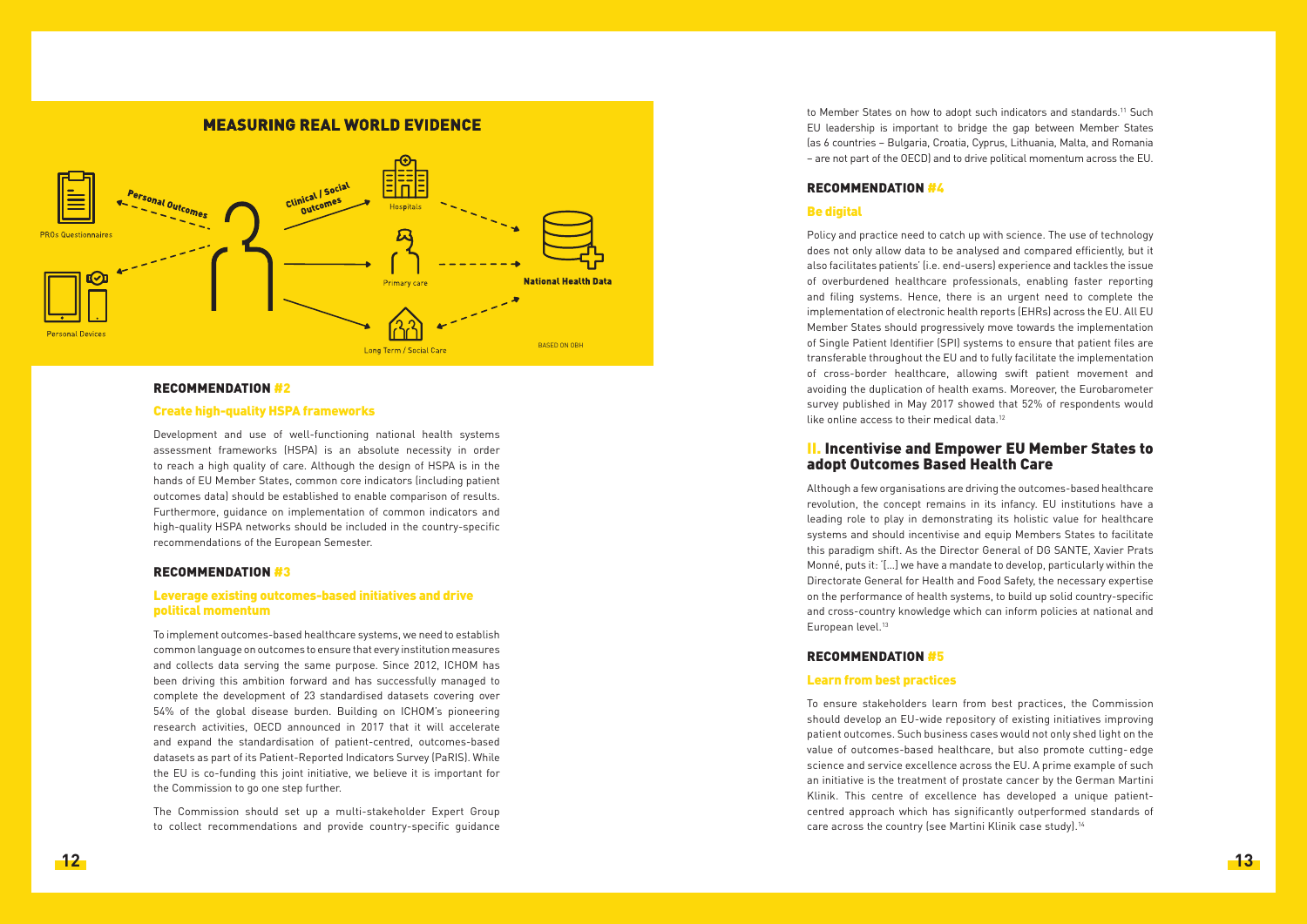Since its inception in 2005, Hamburg's Martini Klinik **100** has single-mindedly focused on prostate cancer care with a commitment to measure long-term health outcomes for every patient. In particular, this center of excellence has built an unprecedented, multilayer data set, collecting clinical outcomes (e.g., positive surgical), mortality rates and administrative processes (e.g., urinary function, quality of life).

This comprehensive patient-centred approach has enabled the clinic's multidisciplinary HCP team to identify the need for patients facing better complication rates to be assisted by more experienced surgeons. The results proved to be significantly higher than other institutions, and by 2013, Martini Klinik had become the largest prostate cancer treatment program in the world with 5,000 outpatient cases and more than 2,200 surgical cases annually, with patients coming from all over Germany and from other countries.

> To facilitate best-practices sharing, the European Commission could integrate further guidance on OBHC into its European Semester review, along with its existing country-specific recommendations on access, affordability, efficiency, and integrated care.

### RECOMMENDATION #6

#### Integrate outcomes-based healthcare in education

Training plays an important part in modernising healthcare services and improving care quality. In this regard, the Commission should collaborate with leading service providers and centres of excellence (e.g. Barcelona Campus, Spain and IRCAD, France) to develop and assist Member States in running a series of workshops for healthcare providers and clinicians to understand how outcomes-based healthcare could be implemented (especially on the collection, mining, and use of electronic health data). Similarly, the Commission should encourage Member States to integrate outcomes-based healthcare in medical and nursing training programmes and education curriculum.

A wide range of pioneering initiatives are currently emerging to pave the way for an outcomes-based healthcare approach in a context of limited resources and increased demand for healthcare innovation and services. But this burgeoning field has a long way to go before being widely adopted by EU Member States as countries still face considerable challenges in the collection and implementation of health data and do not sufficiently take into account patient outcomes. Driving this ambitious paradigm shift will require the cooperation and contribution of all healthcare stakeholders.

Though healthcare remains the remit of Member States, EU institutions, and more particularly the European Commission, have a significant role to play in providing guidance to EU Member States to facilitate the implementation of best practices and improve the efficiency of national healthcare systems.

# **Conclusions**

### OUR MESSAGE TO EUROPEAN POLITICAL LEADERS

### CASE STUDY: PROSTATE CANCER AT THE MARTINI KLINIK



BASED ON THE CONSENSUS DOCUMENT THE VALUE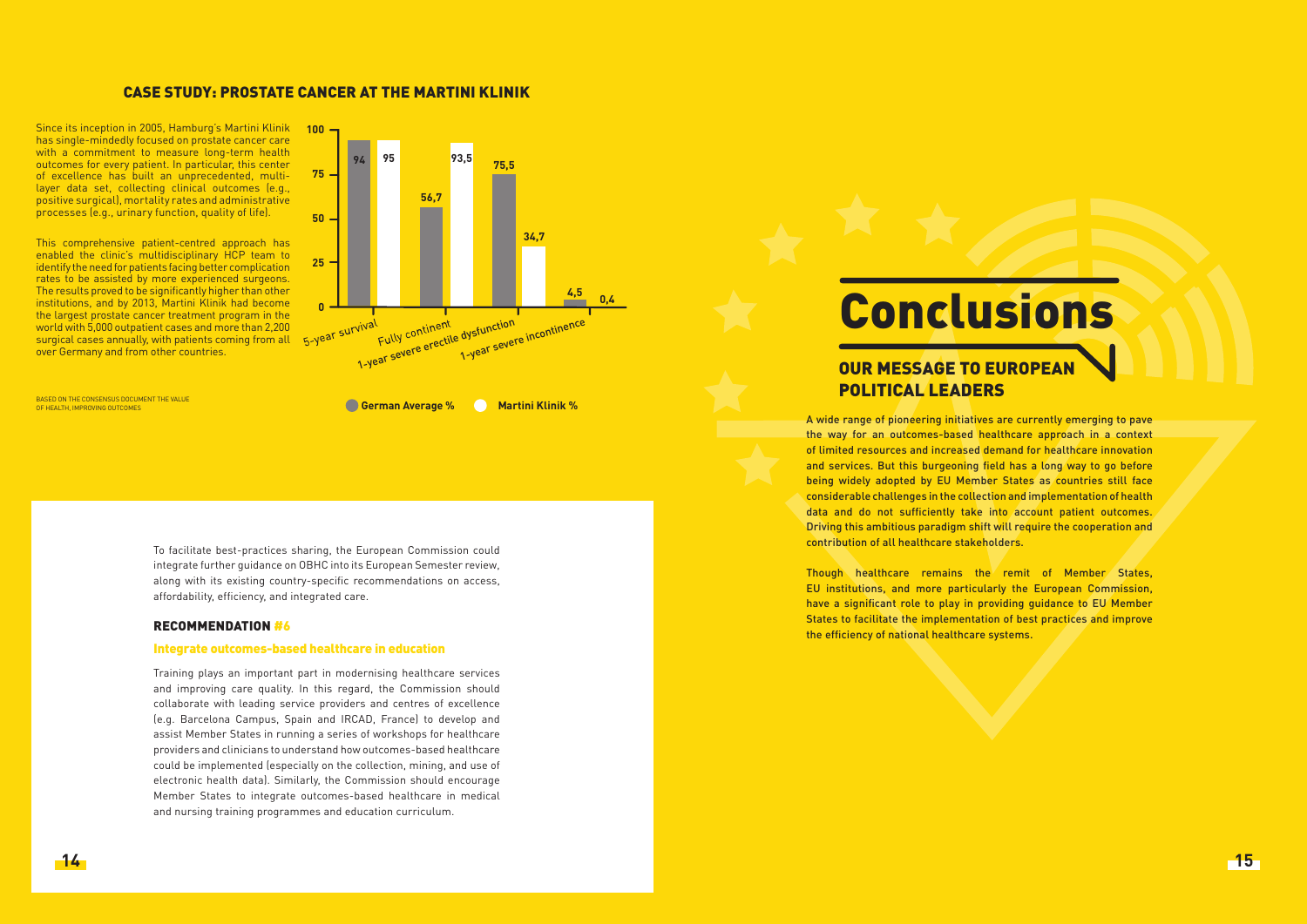

| <b>STAKEHOLDERS</b>         | <b>WHAT'S IN</b><br><b>IT FOR ME?</b>                                                                                                                                                                                       | <b>HOW CAN</b><br><b>I CONTRIBUTE?</b>                                                                                                                                                                                                                                                                                                                                                           |
|-----------------------------|-----------------------------------------------------------------------------------------------------------------------------------------------------------------------------------------------------------------------------|--------------------------------------------------------------------------------------------------------------------------------------------------------------------------------------------------------------------------------------------------------------------------------------------------------------------------------------------------------------------------------------------------|
| <b>Patients</b>             | • Patients are at the centre of<br>healthcare<br>• Patients have the ability to choose<br>healthcare providers based on<br>expected outcomes                                                                                | • Patients should share their health data<br>• Patients should contribute to outcomes<br>definition, collection, and assessment                                                                                                                                                                                                                                                                  |
| HCPs/<br><b>Researchers</b> | • HCPs can develop expertise in core<br>therapeutic areas and build centres<br>of excellence across the EU<br>• HCPs can deliver significantly<br>superior outcomes for patients<br>• HCPs can learn from best<br>practices | • HCPs should share best practices<br>• HCPs should integrate outcomes-based,<br>data-driven analysis in their decision-<br>making processes<br>• HCPs should participate in training and<br>education programmes on OBHC                                                                                                                                                                        |
| <b>Payers</b>               | • Payers could better allocate<br>resources by financing<br>innovations and interventions<br>delivering superior outcomes<br>and/or reducing waste and<br>inefficiencies                                                    | • Payers should develop and implement<br>value-based assessments<br>· Payers should reward patient-centred<br>approaches by prioritising quality of life<br>indicators                                                                                                                                                                                                                           |
| <b>Policymakers</b>         | • Policymakers could significantly<br>improve the efficiency and<br>sustainability of healthcare<br>systems<br>· Policymakers would collect<br>better evidence to support health<br>prevention programs                     | · Policymakers should gather political will<br>and concentrate on long-term health<br>policies and paradigm shift toward more<br>sustainable healthcare<br>• Policymakers should drive the<br>standardisation and interoperability of<br>data sets<br>· Policymakers should incentivise best<br>practices in outcomes-based healthcare<br>and integrate this approach in education<br>curriculum |
| <b>Industry</b>             | · Innovations could be rewarded<br>based on patient outcomes and<br>their added-value for healthcare<br>systems                                                                                                             | . The industry should improve the<br>collection of RWE and measure PROs as<br>primary outcomes in clinical trials                                                                                                                                                                                                                                                                                |

# References

- 1. International Consortium for Health Outcomes Measurements, 'ICHOM's Mission'.
- 2. International Data Corporation, 'The Digital Universe of Opportunities: Rich Date and the Increasing Value of the Internet of Things', Framingham, April 2014.
- Assessment', Copenhagen, World Health Organization, 2016, p. 2.
- 4. Expert Group on Health Systems Performance Assessment, 'So What? Strategies across Europe to assess quality of care', Brussels, European Commission, 2016, p. 52.
- 5. Consumers, Health and Food Executive Agency (CHAFEA), 'Overview of the national laws on electronic health Brussels, European Commission, 2014.
- 6. E-health Network, Directorate General Health and Food Safety, 'E-identification and Authentication practices for eHealth in the EU Member States', October 2012.
- 7. R. Rosenberg, 'Patient reported outcomes take center stage', The Center Watch Monthly, Volume 22, Issue 03, March 2015.
- 8. European Medicines Agency, 'Appendix 2 to the guideline on the evaluation of anticancer medicinal products in Agency, 2016, p. 5.
- 9. K.L. Haywood, S.Staniszewska & S. Chapman, 'Quality and acceptability of patient-reported outcome measures Research, vol. 21, no. 1, 2012.
- 10. S. Wait et al., 'Towards sustainable cancer care: Reducing inefficiencies, improving outcomes—A policy report from the All.Can initiative', Journal of Cancer Policy, vol. 13, 2017, p. 55.
- 11. S. Scarpetta, 'The Paris initiative: Helping healthcare policies to do better for patients', OECD Observer, last updated 21 February 2017,
- 12. Employment, Social Policy, Health and Consumer Affairs Council (EPSCO), EU2017.EE, 20 July 2017,
- 13. Enhancing Value in European Health Systems: The Role of Outcomes Measurement Consensus Document', The Value of Health, Improving Outcomes, p. 5,
- 14. 'Enhancing Value in European Health Systems: The Role of Outcomes Measurement Consensus Document', The Value Health, Improving Outcomes, p. 17-18.



3. World Health Organization, Regional Office for Europe, Expert Workshop, 'Health System Performance

records in the EU Member States and their interaction with the provision of cross-border eHealth services',

man: The use of patient-reported outcome (PRO) measures in oncology studies', London, European Medicines

used in chronic fatigue syndrome/myalgic encephalomyelitis (CFS/ME): a systematic review', Quality of Life

### OUTCOMES-BASED HEALTHCARE